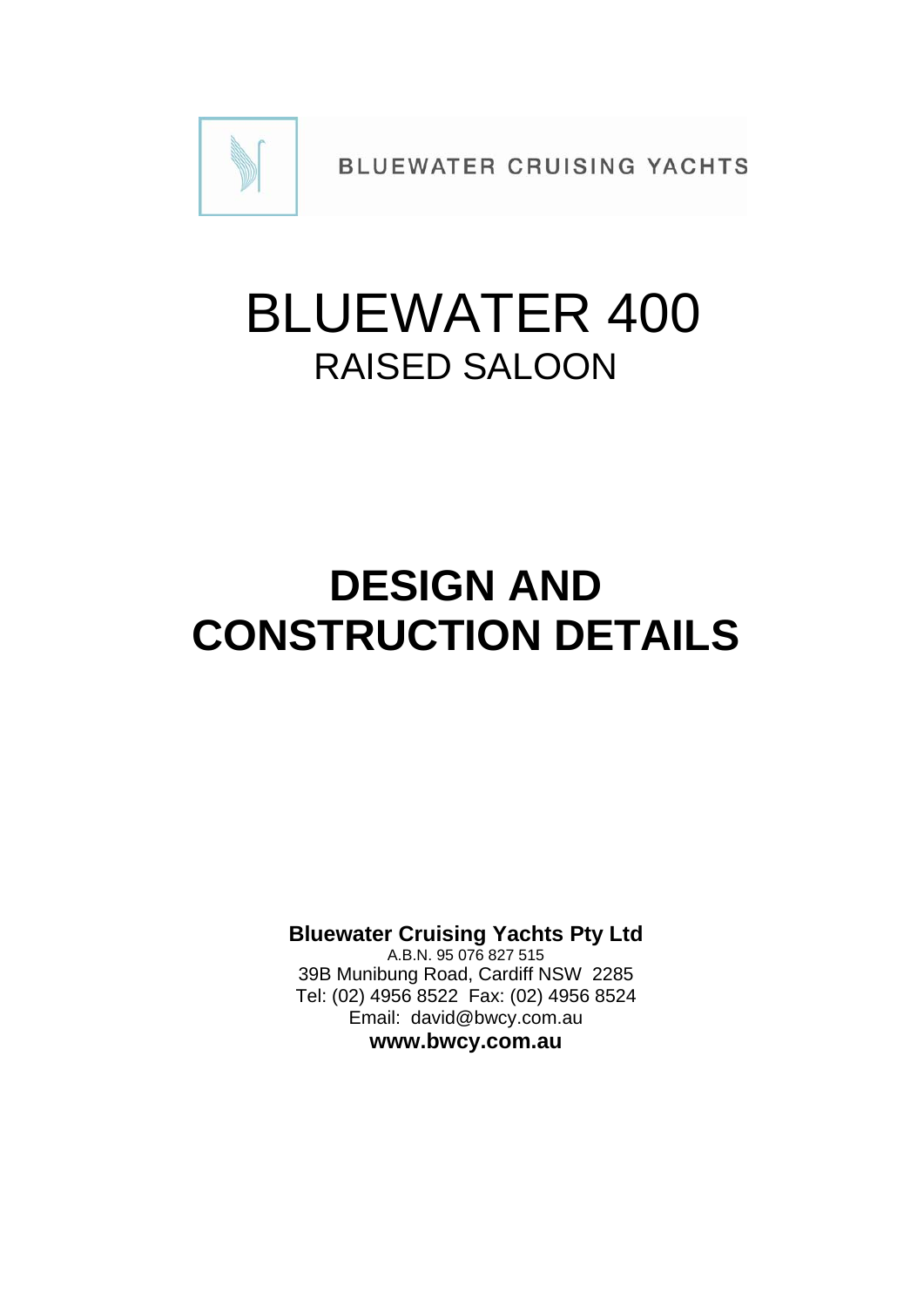

**Bluewater Cruising Yachts Pty Ltd** ABN 95 076 827 515 39B Munibung Road, Cardiff NSW 2285 Australia Telephone: (02) 4956 8522 Facsimile: (02) 4956 8524

Dear Sir/Madam

Thank you for your interest in our Bluewater 400. I hope this brochure gives you an understanding to the commitment and pride which we at Bluewater have taken in developing such a craft.

The Bluewater 400 has proved to be popular in Australia as a purpose built cruising yacht with customers in every state. Its popularity is due to many features as described in more detail throughout this brochure. Essentially, however, it appeals to those who wish to cruise in safety, comfort and style. First impressions are of a solidly constructed yacht with a large amount of space due to the raised living area giving plenty of natural light, no more feeling claustrophobic.

The hull is a seaworthy design, sails well and does not get left behind against comparable yachts. You can take it anywhere in the world and have all the comforts of home. Choice of a two or three cabin layout depending on family or crew requirements, abundant storage and tankage capacity.

A large percentage of our customers are cruising the east coast of Australia and Pacific with no set plans, while some have cruised to America, and others on their way to the Mediterranean. The Bluewater 400 has encountered extreme conditions and has excelled beyond their owner's expectations.

Please read this information at your leisure, and I invite you to experience the Bluewater 400 in her natural environment and while under construction to see for yourself the dedication and craftsmanship we at Bluewater build into every yacht. Only then can you truly appreciate why they are so special.

If you require any further information please do not hesitate to call me.

Yours sincerely,

DAVID BRADBURN MANAGING DIRECTOR

encs.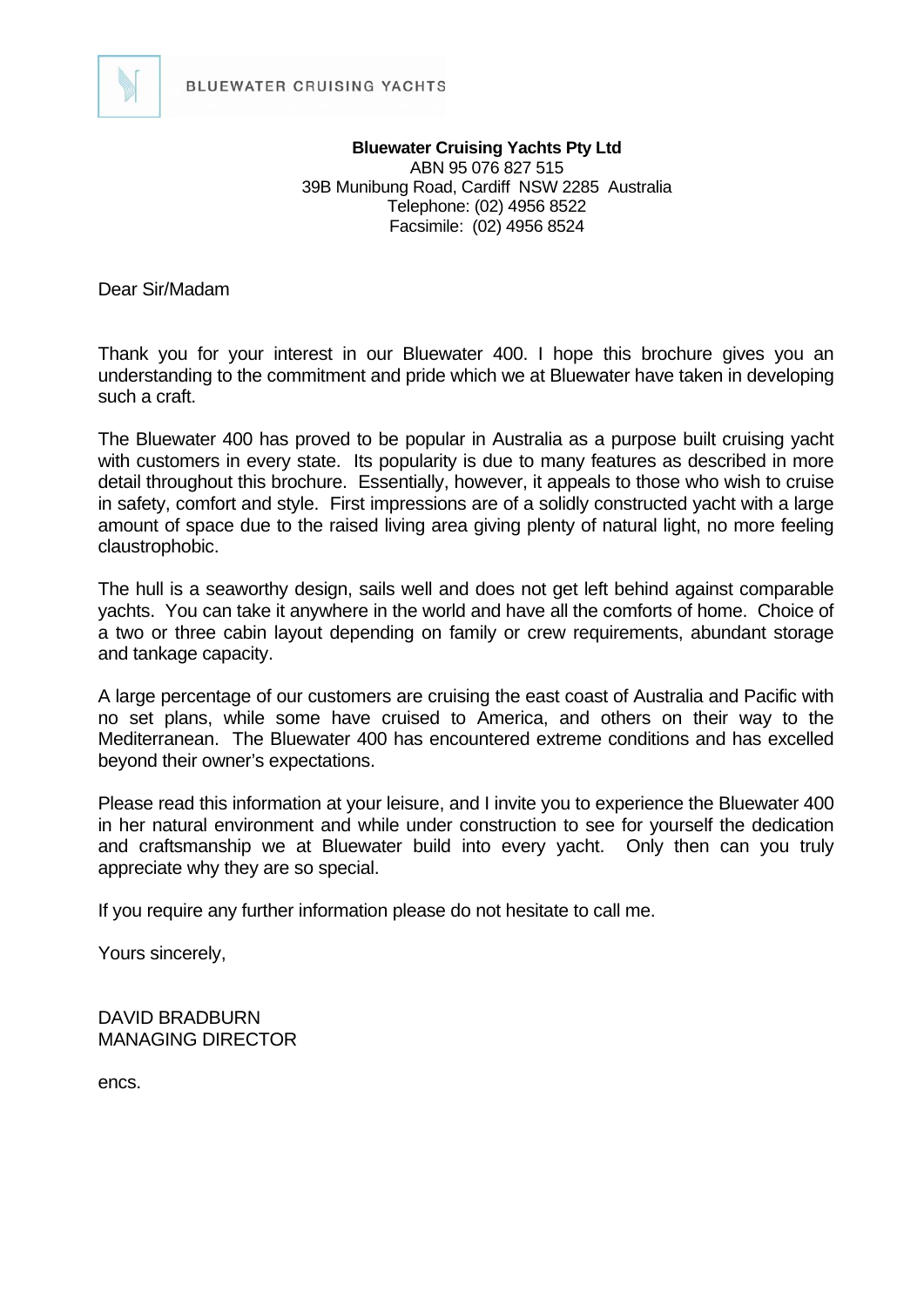

## BLUEWATER 400

### RAISED SALOON

### INDEX

| 1.                                     | <b>DESIGN</b>                                                                                    |
|----------------------------------------|--------------------------------------------------------------------------------------------------|
| 1.1<br>1.2<br>1.3<br>1.4<br>1.5<br>1.6 | Hull<br>Superstructure<br>Cockpit<br><b>Stern Platform</b><br>Ventilation<br><b>Pushpit Arch</b> |
| 2.                                     | <b>SAILING PERFORMANCE</b>                                                                       |
| 3.                                     | <b>SAIL HANDLIING</b>                                                                            |
| $\overline{4}$                         | <b>CONSTRUCTION</b>                                                                              |
| 5.                                     | <b>INTERIOR FITOUT</b>                                                                           |
| 6.                                     | <b>ELECTRICS</b>                                                                                 |
| 7.                                     | <b>ENGINE</b>                                                                                    |
| 8.                                     | <b>STEERING AND RUDDER</b>                                                                       |
| 9.                                     | <b>PLUMBING</b>                                                                                  |
| 10.                                    | <b>MAST AND RIGGING</b>                                                                          |
| 11.                                    | <b>GENERAL EQUIPMENT</b>                                                                         |
| 12.                                    | <b>FUTURE</b>                                                                                    |

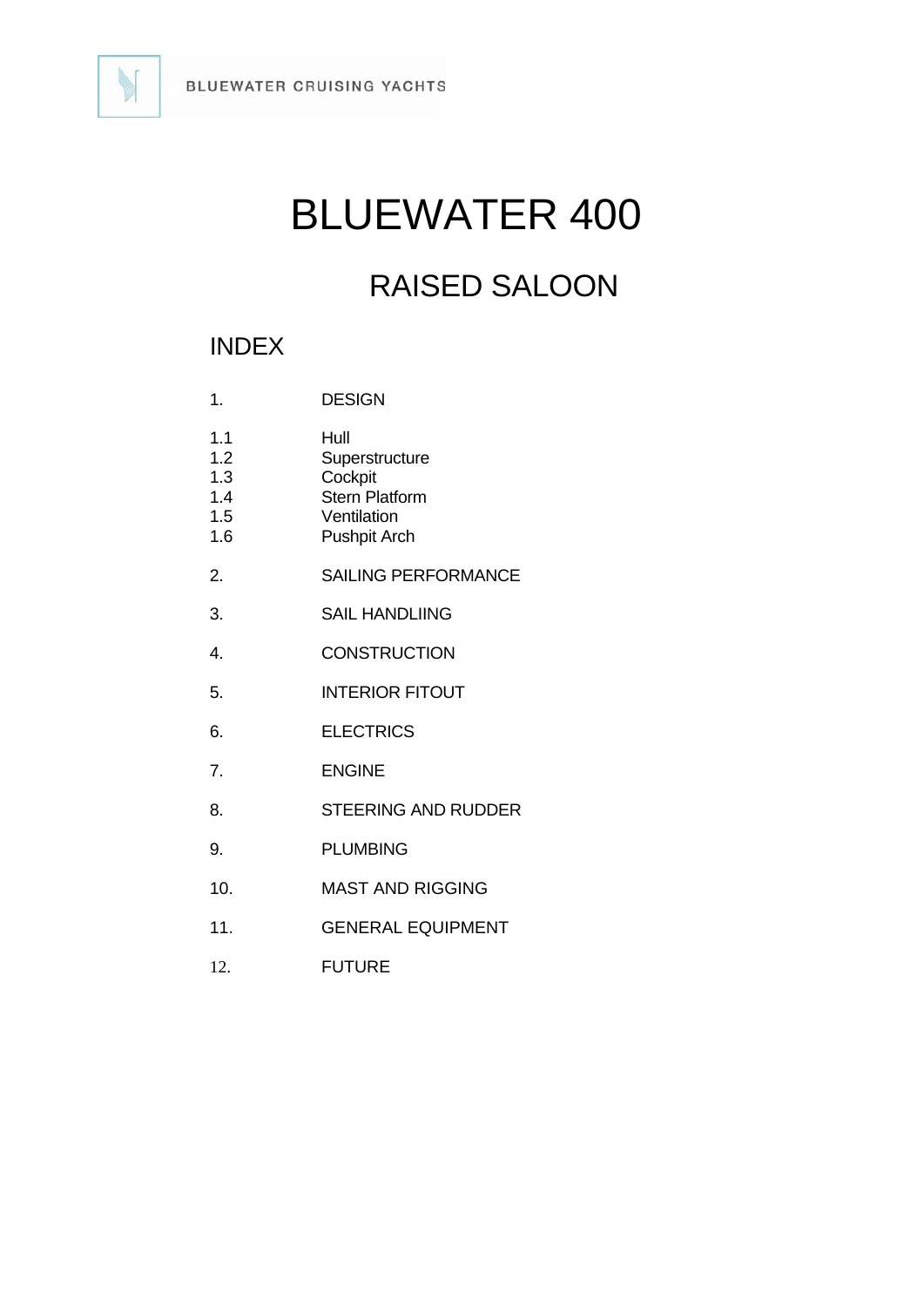

#### **1. DESIGN**

#### **1.1 Hull**

The Bluewater 400 is designed by Adams Yacht Design, Australia's most prolific designer of cruising and racing yachts. The hull is of a medium bordering heavy displacement type, which has a Lwl/Displ. ratio of 255, canoe shaped waterline and fine bow which cuts through choppy seas reducing the pitching effect giving a more comfortable motion.

Midships the hull has sufficient buoyancy enabling it to carry the large 1050lt maximum water tankage which is essential for long distant passages. This hull can be loaded to its maximum storage capacity with little affect to its performance. It is worth noting the water and holding tanks are located under the sole which further adds to the vessels stability. This, however, is not calculated into the stability equation.

The low aspect ratio fin keel is moulded in one piece with the hull which not only provides good windward direction with minimal leeway but adds enormous structural strength. In fact one of our customers can account for this having run into rocks at six knots with only superficial damage to its credit.

The rudder is fitted to a skeg providing strength in all directions. The hulls stability is derived from a buoyant midships with a 40.35% ballast ratio, and almost 4m of beam. Using the MSA/Wolfson method to calculate stability the Bluewater 400 falls into the unrestricted safe zone.

#### **1.2 Superstructure**

The deck must be both practical and aesthetically pleasing. The Bluewater 400 has achieved this with a large amount of desirable features and a handsome profile.

Firstly, the deck is surrounded by a 75mm fibreglass bulwark with an anodised aluminium toerail attached on top which is hard wearing, practical to tie ropes to and safe when moving around the deck in rough conditions.

The flush foredeck area is unusual in that most yachts of this size need a trunk cabin to gain the headroom down below. Its advantages are being able to work more confidently in rough conditions with the large deck camber being almost horizontal when heeled.

The wide sidedeck and cabin top handrails provide plenty of security when moving forward. All essential sail controls are worked from the safety of the cockpit with the mainsheet track mounted on the cabin roof not in the cockpit which restricts usable cockpit space.

Because of the low profile cabin house, visibility is very good when sailing or berthing, and the wide companionway allows easy, safe access without a bridgedeck to climb over, further exposing the crew to the elements.

#### **1.3 Cockpit**

The high cockpit coamings keep the cockpit dry when water is rushing along the decks and the cockpit seats are long and wide enough to sleep on. With the optional cockpit cushions this is a very comfortable area when just relaxing. The cockpit can seat 6-8 comfortably, and is wide enough to brace yourself against the opposite side when heeled.

Ample stowage is provided with two large lazarette lockers and five cockpit lockers behind the backrests on the three cabin layout, and with enormous cockpit storage in the two cabin layout,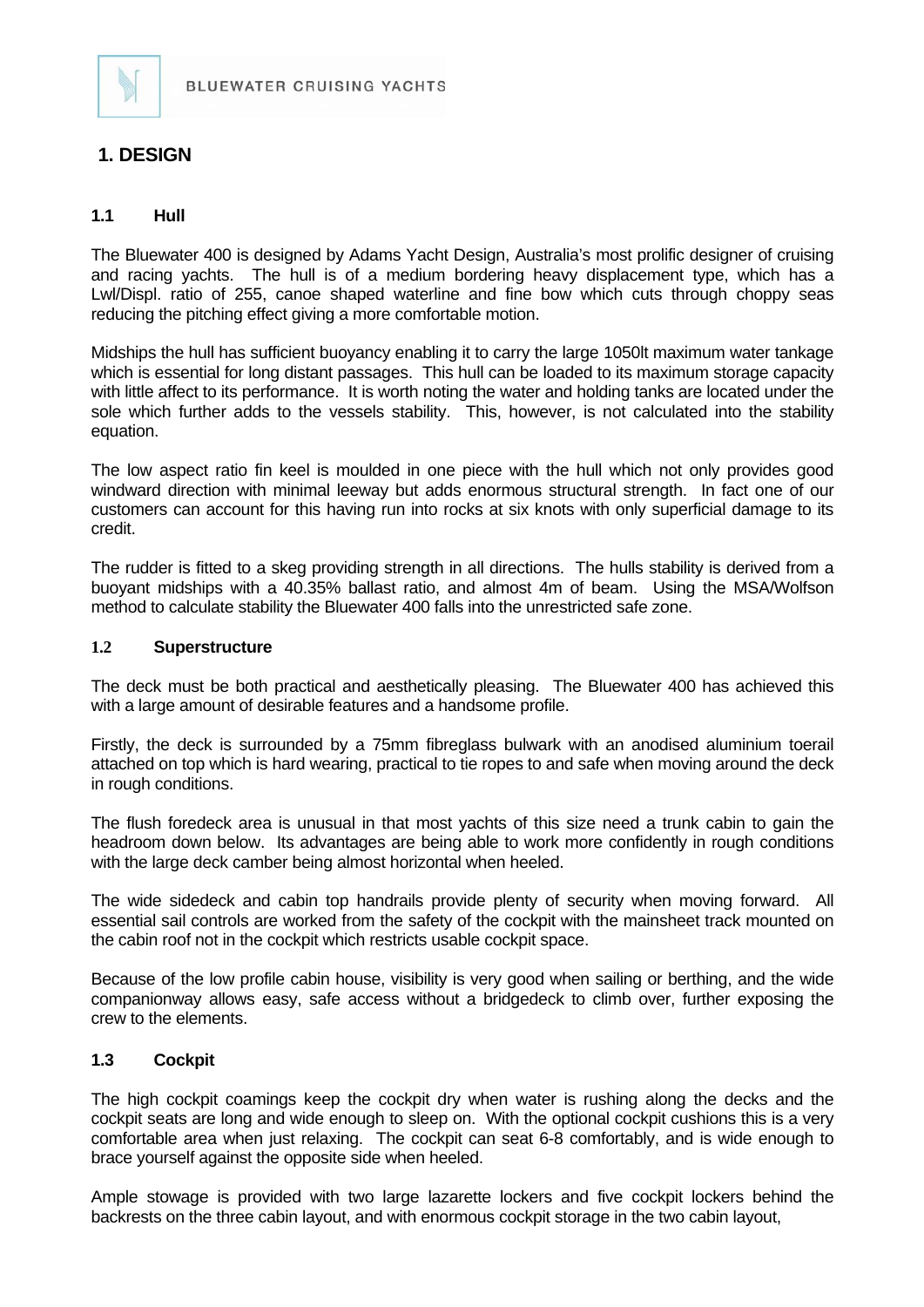

attained by the large cockpit locker which can fit pushbikes, scuba tanks, sails, inflatable dinghy, outboard motor, fenders, ropes, etc.

#### **1.4 Stern Platform**

The Bluewater 400 is the standard transom configuration, however, if a larger platform is preferred this increases the length to 42' overall. The optional extended version has many features that cruising sailors desire such as a large stern platform with walk through cockpit access. If you have ever had to climb on board with gear you would appreciate this feature.

Comment is often made to this arrangement by serious sailors as to its seaworthiness in a following sea, however, the design of the lift up seat and swing out doors is such that they are interlocking, and very heavily constructed with large fixing points. The ladder fitted to the platform when unfolded extends deep into the water making it easy to climb after a tiring swim.

#### **1.5 Ventilation**

Ventilation is extremely important for a cruising yacht and in this department the Bluewater 400 excels. Cross flow ventilation is catered for with cabin side hatches, optional four opening hull ports and standard two cockpit portholes. Flow through ventilation is achieved with five deck hatches opening both fore and aft.

The cabin windows are made from the highest quality 10mm thick acrylic which meets survey requirements. The forward windows are on a shallow angle and have a curved profile providing even extra strength against impact. Our yachts have encountered huge seas with waves crashing on deck with no affect to the windows or their waterproofness.

#### **1.6 Pushpit Arch**

The optional pushpit arch is a work of art in itself and provides many practical features. It is made with two transom seats which are comfortable for lounging, and allows passengers to be removed from sail handling but still feel a part of the experience. The main frames are made from 38mm tubing which with additional reinforcing makes it ideal for davits to store the inflatable or hard dinghy. Because of their height it is convenient to walk under the dinghy through to the cockpit, with the extended version.

Most dodgers protect the companionway from wind and water but sometimes fall short of protecting the crew. Our dodger extends far enough aft to protect two crew members when seated forward.

The optional bimini attached has 6 ft headroom from the cockpit seats, and has stood up to 50 knots plus winds. A plastic clear joins the bimini to the dodger and protects the helmsman and crew from wind and spray. Two 64w solar panels are fitted across the top of the pushpit arch which keeps them away from being damaged and clear from most shadows.

#### **2. SAILING PERFORMANCE**

Sailing performance is critical to safety at sea. The vessel must perform without vice in varied wind strength and sea state. Form follows function, and this important aspect is where the Bluewater 400 is designed to perform.

Having a SA/Disp. ratio of 18.5 puts her into the cruiser/racer category. She has sufficient horsepower to sail well in light airs without becoming overpowered in stronger wind strengths. Typically she carries full sail up to 25-30 knots comfortably before you would reef. Because of the beam, displacement and sail area makes her a very forgiving yacht to sail, which is reassuring when the weather can change quickly, catching crew off guard. Table 1 below gives typical boat speeds you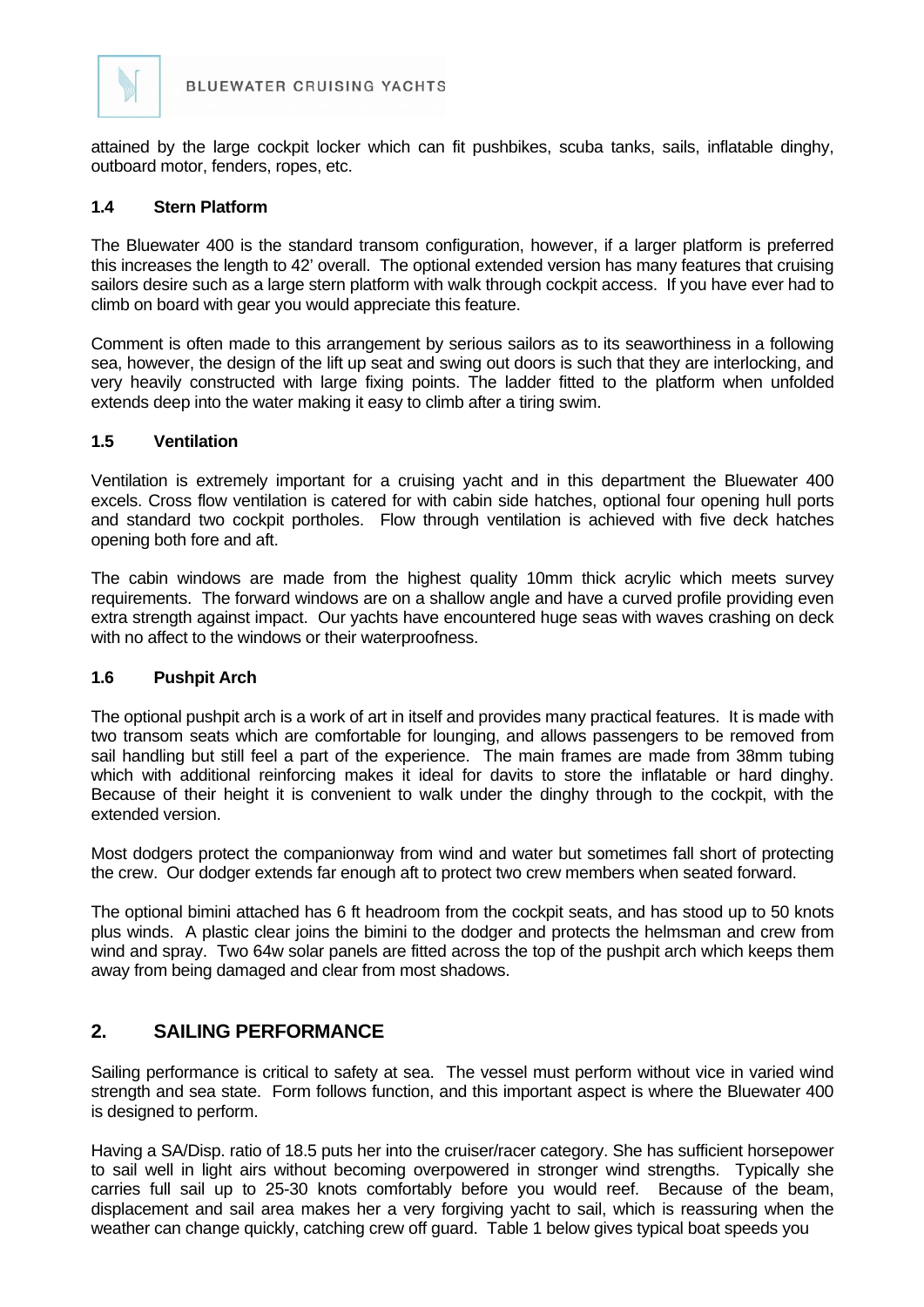

would expect. Hull speed when motoring in ideal conditions is 7.5 – 8 knots depending on propeller type.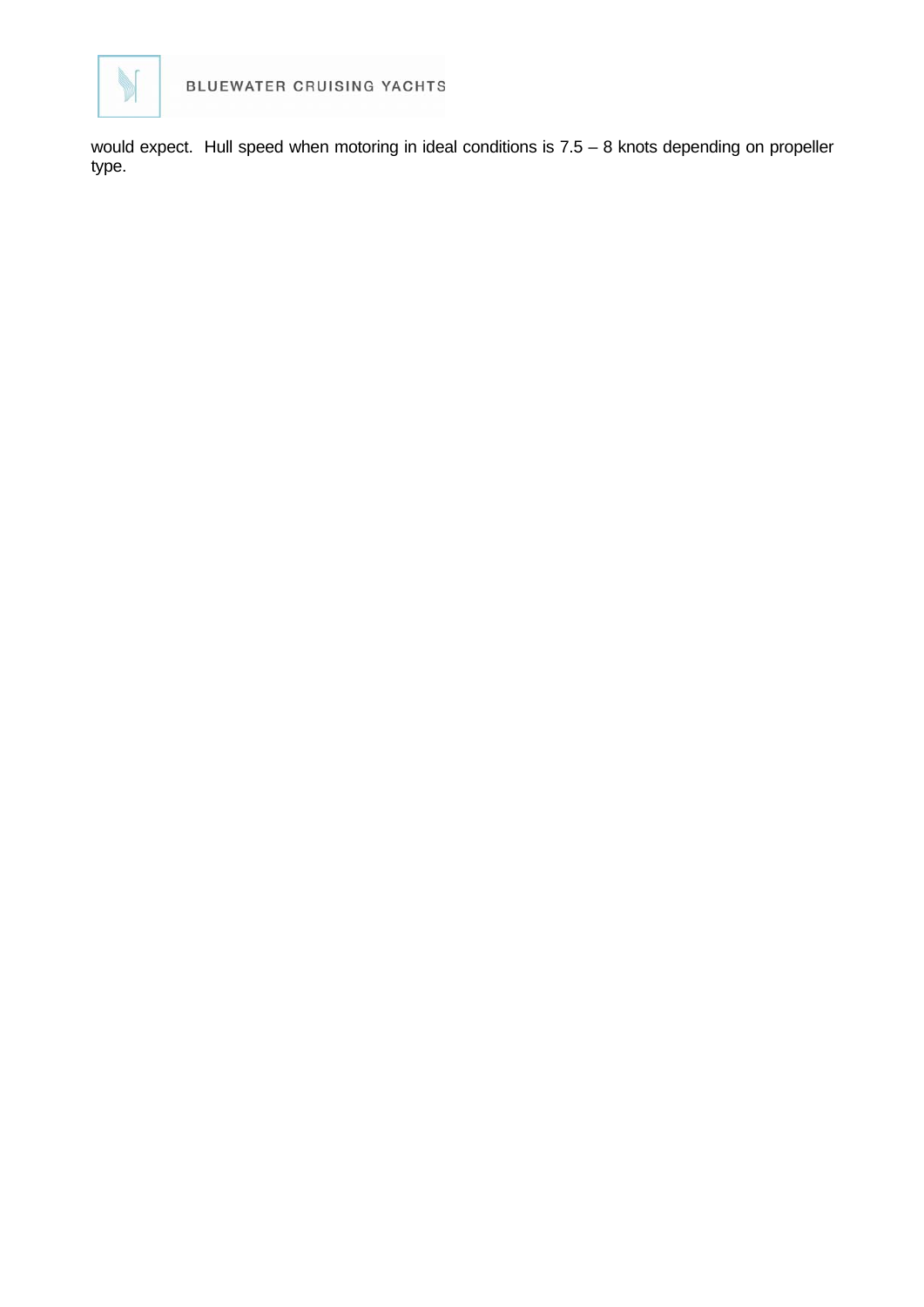

| <b>TYPICAL BOAT SPEEDS</b>        |                                   |                           |                                         |  |  |
|-----------------------------------|-----------------------------------|---------------------------|-----------------------------------------|--|--|
| <b>TRUE WIND SPEED</b><br>(Knots) | <b>ANGLE TO WIND</b><br>(Degrees) | <b>BOAT SPEED</b> (Knots) | <b>SAILS SET</b>                        |  |  |
| 10                                | 120 (broad reach)                 | 6                         | MPS only                                |  |  |
| 15                                | 35 (windward)                     |                           | Genoa & main                            |  |  |
| 25                                | $90$ (reach)                      | 8                         | Genoa & main                            |  |  |
| 40                                | 120 (broad reach)                 | $9 - 9.5$                 | Genoa furled 50% with 1<br>reef in main |  |  |
| 50                                | $150$ (run)                       | 8                         | Staysail only                           |  |  |

#### **TABLE 1**

The figures in Table 1 are based on a folding or feathering propeller fitted.

Sailing to far away locations, as a lifestyle is very exciting and rewarding, not only the beautiful destinations you experience, being at one with nature, but the very challenge of facing the sea and having what it takes. The vessel you choose is critical to this dream being fulfilled.

The Bluewater 400 handles rough conditions admirably. She is a dry vessel due to her 5'1" freeboard, and because of her overall design makes her an excellent sea boat. She performs well in all conditions on and off the breeze. In light to heavy conditions she will sail efficiently 30 degrees to the wind and feels positive when running square before the breeze. She will perform and handle exceptionally well even when reefed.

The sea is to be respected and never underestimated. You can never build something too strong only too weak. We at Bluewater recognise the importance of attention to every detail, and in the past have delivered the yachts we build. This includes the boatbuilder, marine electrician, mast builder and myself as it is hard to let go of something you have created.

#### **3. SAIL HANDLING**

As most cruising yachts are sailed by a husband and wife team, sail handling is very important when short-handed. Our yachts have sailed in southern ocean conditions in swells of 11m with seas of 4m. These extreme conditions make it almost impossible for crew to move around the deck.

With this in mind all essential controls should be worked from the safety and convenience of the cockpit. All primary halyards lead to the cockpit through rope clutches. Genoa cars are fully adjustable from the cockpit.

The standard mainsail controls are Selden single line reefing leading back to the cockpit. There is the option of a push button electric halyard winch and Hood Furlboom which makes it even easier to reef. Along with the standard Profurl furling headsail there is the optional staysail furler which both also lead back to the cockpit.

The optional spinnaker pole is stowed on the mast to keep the deck clear of obstacles in case you do have to move forward in rough conditions.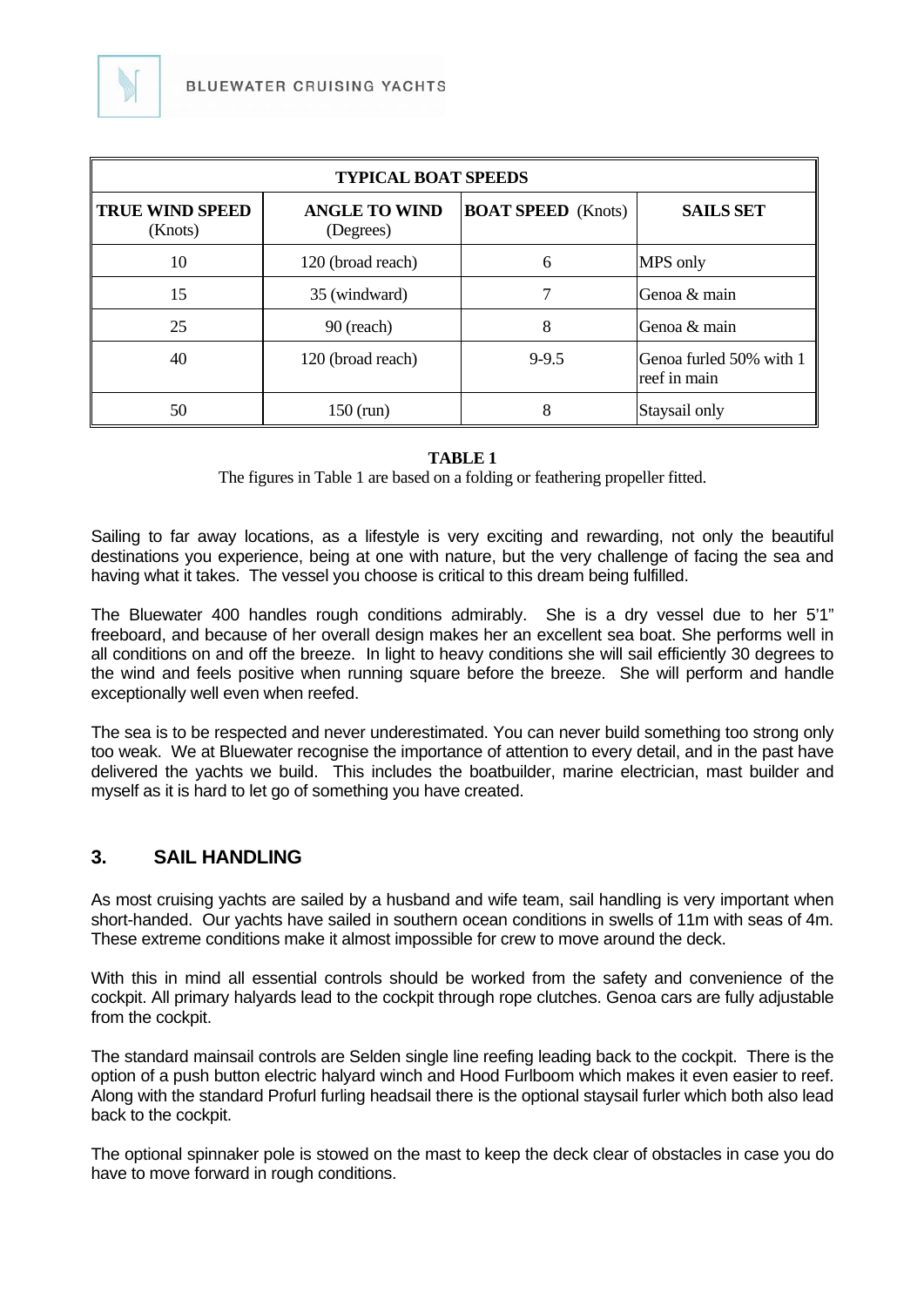

An optional boom brake will help prevent injury and damage caused by involuntary gybing. The standard boom vang strut will prevent the boom dropping if by accident the topping lift is unlocked. It will also support the boom with 6'4" headroom underneath standing in the cockpit.

Spectra running backstays support the mast when the staysail is set. Main and genoa halyards run aft, and an extra genoa halyard can be fitted for backup. The staysail halyard also runs aft. All are made from high grade Spectra rope.

The inclusion of the optional trisail track will mean there is no need to remove the mainsail from its own track. This makes hoisting the trisail much easier in rough conditions.

We only use Hood who are recognised worldwide for their quality and design of good cruising sails. By leading the controls aft this allows the Bluewater 400 to be sailed with shorthanded crew even in extreme conditions.

#### **4. CONSTRUCTION**

The construction of the Bluewater 400 which conforms with Australian USL survey requirements is what really sets it apart from most other vessels in its class. The hull is of a solid GRP layup which is preferred over a cored hull due to its impact resistance. The hull ranges in thickness from 11mm on the topsides progressively getting thicker to 26mm around the keel. A 4,500kg lead casting is fitted internally then heavily laminated over. No more keel bolts or leakages to worry about.

The hull and superstructure mouldings are laid up using a glass/resin depositor. This method is preferred over a hand laminating technique because of less air entrapment. Each layer is monitored for glass thickness and resin ratios. Only the most up to date modern equipment is used resulting in a strong, troublefree foundation from which to build from.

High quality ISO/NPG gelcoats are used for their UV stability and gloss retention. The hull tie layer is a resin rich vinylester layer of approximately 2mm thick which prevents any water ingress resulting in osmosis. The hull is further protected from osmosis by epoxy coating the underwater body. We use a solventless clear epoxy resin for the first two coats followed by three epoxy primer coats. This is total overkill according to the epoxy manufacturer (International/Epiglass). We believe osmosis protection should last the lifetime of the vessel.

The deck is foam cored ranging in thickness from 28-32mm which provides maximum stiffness over large areas such as the foredeck and coachroof. The latter is further reinforced with GRP deck beams on the two cabin layout, while all deck fittings are fitted to solid GRP areas with aluminium backing plates on high load areas, laminate thickness is approximately 18-22mm.

Unlike mass produced yachts every floor bearer, bulkhead, engine mount, chainplate knee, mast step, toilet module, furniture structure are bonded to the heavily constructed hull and deck mouldings creating an enormously strong honeycomb structure.

The bulkheads range in thickness from 20-25mm and all furniture is made from 12mm ply. The compression post is made from a 100mm stainless steel box section with 12mm load distribution plates which are bolted to the mast step bearers and mast base. The chainplate knees, forepeak and backstay attachments are extensively reinforced.

All integral tanks are built within the structural floors to maximise tankage capacity. They are protected by two coats of clear epoxy followed by three coats of a non-tasting food grade epoxy tank lining. The water tankage is further supplemented by a stainless steel drinking water tank.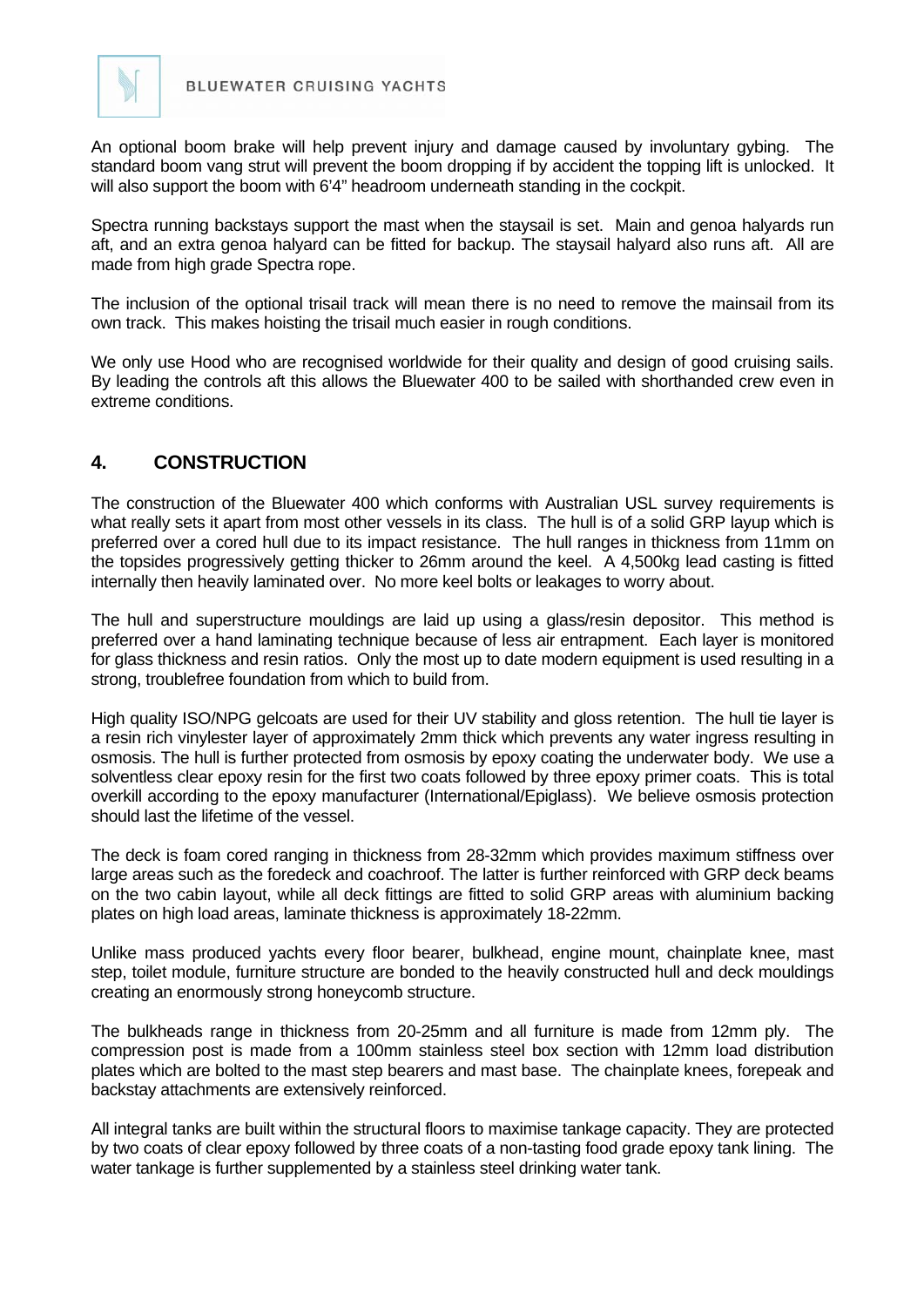

The strength of construction of the Bluewater 400 can only be described as being massive which is sometimes overlooked when being compared to our competitors. When all is said and done this aspect is what is most critical and must be relied upon in an extreme, unforgiving environment.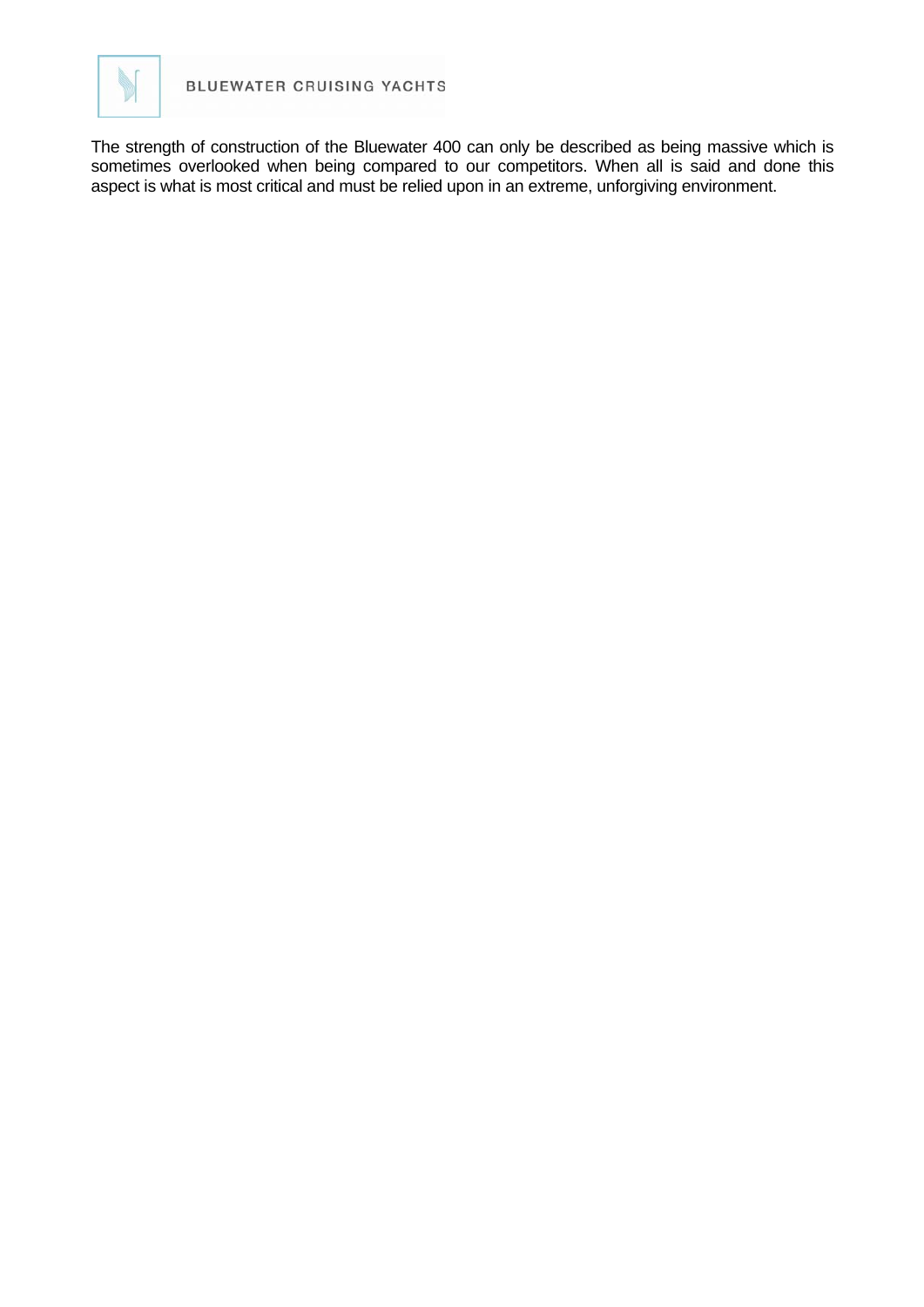

The interior of a cruising yacht needs to fulfil many criteria. Its purpose is to provide comfortable living within the constraints of a complex hull shape. It must have all the comforts and conveniences one would expect yet be practical and safe in an inhospitable environment. Because of limited space every square inch must be fully utilised, not only storage capacity and tankage but every aspect of the interior must be painstakingly designed to maximise every aspect.

Cabins and bunks must be of a comfortable length, width and height, sufficient clothes hanging space, and general cupboard shelving. Heads need to be large enough to move unrestricted yet not too large so you cannot brace yourself when caught with your pants down or showering.

The galley must provide all the features of a fully equipped kitchen such as twin sinks, fridge/freezer, microwave, manual and pressurised water, gas stove and oven, drawers and cupboard space with sufficient bench space to prepare a banquet.

The navigation area must be usable when heeled at 45 degrees with at least a navigation table of sufficient size to lay a  $\frac{1}{2}$  size chart. Navigational instruments must be within easy reach and have good visibility to all screen monitors.

The dinnette must be sufficient in size to seat and dine at least six around the table with the settee opposite to provide good interaction when entertaining.

Of course all furnishings, fabrics and fittings must reflect the style, character and quality of the yacht. At Bluewater Cruising Yachts whether it be the apprentice, qualified boatbuilder or the interior designer we all understand what makes our Bluewater 400 so special.

The practical aspects of the Bluewater 400 includes 6' 8" headroom in the main saloon with 6'1" in the forward cabin. Enormous storage capacity is available under the dinnette and settee as water tanks are located under the sole. Accessibility to the internal structure is critical to maintenance so all headliners are removable to access wiring and deck fastenings.

Cabin sole inspection lids are located throughout to access the bilges. Only positive pushbutton latches to secure doors and inspection lids are used. Well ventilated storage lockers keep foodstuffs and gear from mildew and bad odours. The cabin sole and inside lockers are all sealed with epoxy to prevent water damage / ingress.

There are user friendly features such as drawers fitted on roller runners to allow for easy sliding, gas struts are fitted to the lift up stairs accessing the engine room, and fridge/freezer lids which leaves both hands free.

The timber fitout is what is generally thought of when comparing quality. Even though it is only one aspect of a yacht it probably has the most impact after the exterior styling. We take great pride in our interior joinery and enjoy the challenge of building intricate, practical and stylish interiors.

We have mainly used teak and cherry, however, other timbers are available. Only hand selected veneers and timbers are chosen for their consistency and quality. All furniture corners are rounded for safety and visual appearance. Toe recesses are built into the galley and navigation station giving extra floor space.

Our interiors are designed to give a feeling of spaciousness which totally utilises the raised saloon concept of upstairs living. Choice of two or three cabin layout with variations between them are available.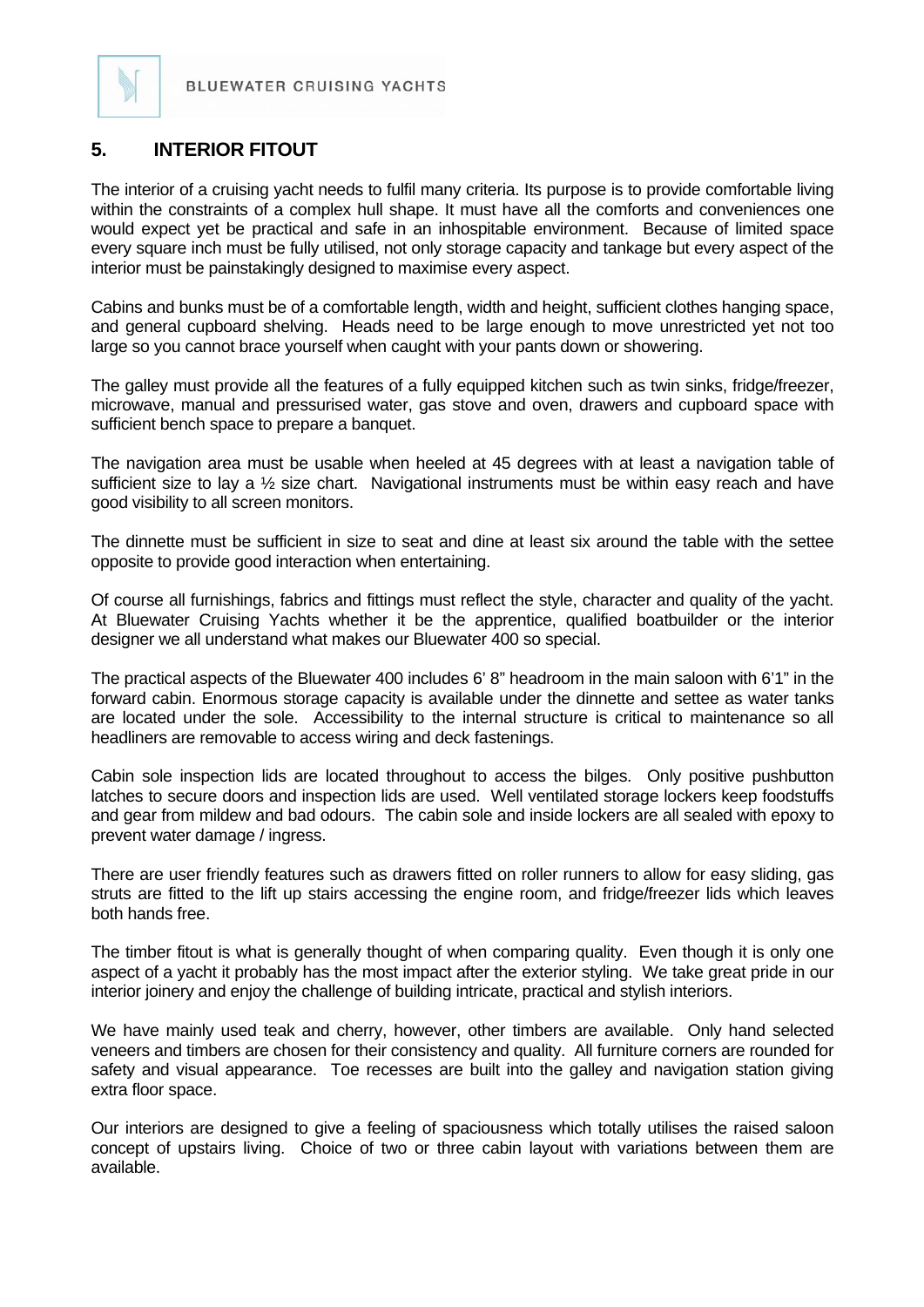

#### **6. ELECTRICS**

This is an area of most frustration with cruising sailors combining complex systems to operate faultlessly in a corrosive environment. We have overcome this by using only large capacity double insulated tinned copper wiring, with all connections double ratchet crimped and sealed which are protected in conduits.

Circuits are individually wired to prevent overloading which if one electrical component develops a fault this does not affect other equipment. All electrical installations are only fitted by qualified licensed marine electricians to international ISO standards 10133 (Small Craft Electrical System).

Good battery charging systems are essential as electricity supply is limited on board. The standard house bank is 4 x 6v deep cycle batteries giving 430 amp capacity with an isolated 21 plate 720 CCA engine start battery. The battery bank can be further increased as an option by 2 x 6v deep cycle batteries giving 215 amp capacity for the electronics and radios only. This provides an important safety feature if the house batteries are flattened in an emergency.

The standard battery charging system is by an 80 amp engine alternator and 2 x 64w solar panels through a smart regulator which trickle charges the batteries. Optional charging systems we have fitted include: engine smart chargers, water turbine, wind generators and inverter/chargers. We are available to discuss and advise you on your individual requirements.

Autohelm instruments have been popular with our customers and have the advantage of being fully interfaced with one another, however, we can fit Navico or Brookes & Gatehouse if it is preferred as they are all comparable.

Refrigeration as standard is an Engel 12/240v air cooled system with extra cooling provided for the motor by a thermostatically controlled fan. This is fitted to a top opening icebox with 75mm insulation around the sides and 100mm on the bottom with aluminium sizalation fitted externally. By fitting an adjustable partition separating the fridge from the freezer enables it to freeze more efficiently. Power consumption is approximately 4.5 amps per hour. If an engine driven eutectic refrigeration system is preferred this can be fitted as an option.

240v outlets are conveniently positioned throughout the vessel. These cater for such things as TV/video, computer, galley appliances, microwave and mobile phone. 12v outlet positions include navigation area, cockpit and mast base. The outside outlets are a waterproof two pin type and are great for a hand held spotlight.

The high quality Enertec circuit board is a modular type so this can be customised to fit your requirements. As standard we fit an engraved mimic panel which displays all navigation lights when lit. Lightning protection is catered for by a lightning rod on top of the mast connected to a copper ground plate bolted through the hull.

We have access to the best marine electrical engineers and coupled with our experience you are assured of a reliable and troublefree installation.

#### **7. ENGINE**

It is important that a yacht has enough engine power to motor against strong headwinds, currents and seas without having to overwork it. It must also be able to cover long distances if unable to sail due to lack of wind or when fuel supplies are scarce.

We prefer a direct drive installation over a sail drive due to less maintenance worries. The engine and gearbox can be worked on without the need to slip the vessel and electrolysis can affect the aluminium sail drive leg.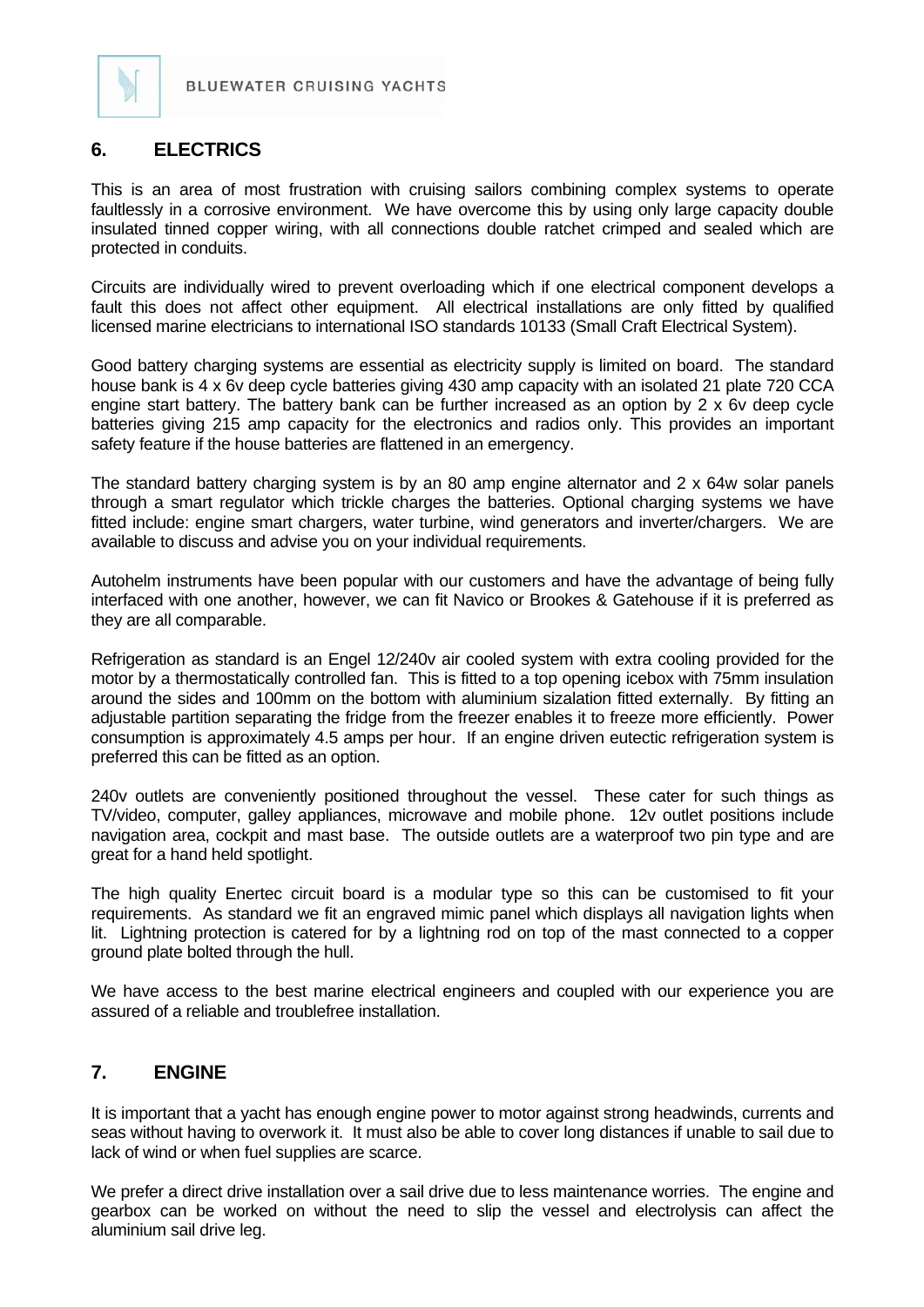

The Bluewater 400 is fitted with a 55hp Yanmar diesel which will comfortably motor at 7 knots speed and has a range of 1000nm at 6 knots speed with the standard tanks, or the optional third fuel tank gives a 1500nm range.

Engine controls are located on the pedestal for ease of use with engine instruments in the cockpit protected by a perspex cover. This is the ideal spot because in an emergency you can start the engine without leaving the helm.

The engine is fitted with a highrise manifold as standard which prevents water returning into the cylinder head causing extensive damage.

All fuel tanks are made from 2.5mm thick stainless steel pressure tested, of course, with the fuel outlet drawing from a sump which can be drained. Only the best quality racor filters, fuel lines and fittings are used.

The engine room is fully sound insulated including rubber seals around doors and compressing style locks to ensure a tight seal.

#### **8. STEERING AND RUDDER**

The standard steering system is a Whitlock Premiere 'Cobra' drag link. This is a high powered extremely responsive system. Coupled to the 50 mm 316 stainless steel rudder shaft a separated aluminium/bronze tiller arm is fitted for the optional autopilot. The shaft is secured by three rudder bearings with a roller bearing race fitted to the middle bearing giving even extra feel. A stainless emergency tiller can be fitted by removing the cap on the top bearing.

The rudder has 5 x 6mm tangs wrapped then welded around the 50mm shaft. The rudder stock is then heavily laminated to one half of the rudder then joined using a special glass filler with CSM reinforcing.

Superior rudder security is obtained by using the skeg hung construction method rather than the spade hung rudder concept.

#### **9. PLUMBING**

The plumbing in all Bluewater Cruising Yachts are designed to be efficient while keeping it simple and user friendly. This is achieved by minimising the amount of through hull fittings with systems sharing common inlets and outlets where possible.

All through hull fittings are of bronze construction with 1/4" turn ball valve seacocks. Hoses connected to through hull fittings are double hose clamped to ensure no leakages. Only the best equipment is used such as Whale high volume pumps, and reinforced hoses throughout.

The large 50lt hot water service is heated by the engine and 240v shore power. While on shore power it will give an almost endless supply of hot water and will easily shower 4-5 people from stored heat alone.

#### **10. MAST AND RIGGING**

The mast section is 230 x 160mm made from 6061 T6 which is considered the best grade aluminium for this purpose. The finish is enhanced by a silver anodised coating which protects the aluminium